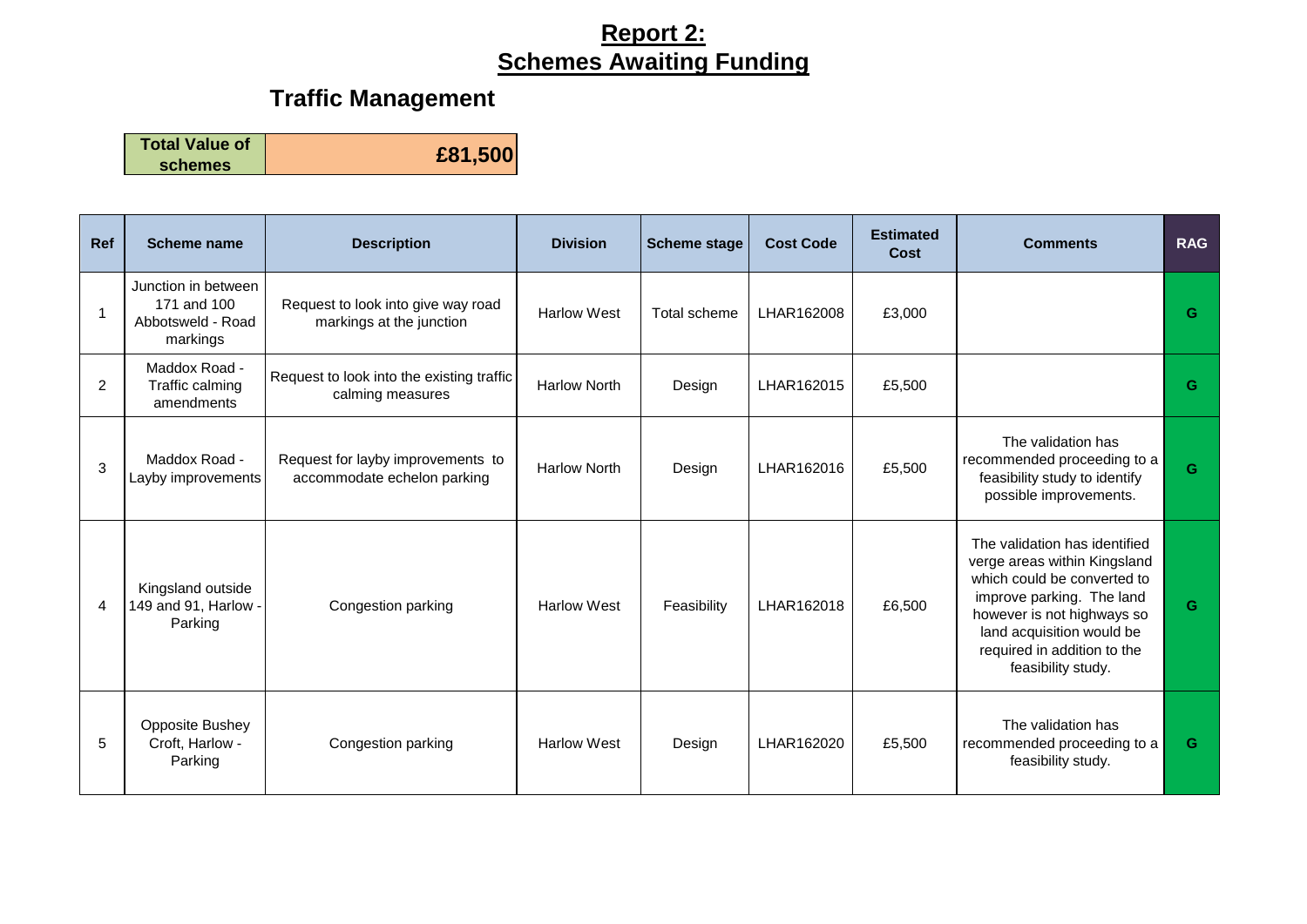The validation has been completed and has recommended proceeding to a

**G**

#### **Traffic Management**

**Total Value of schemes £81,500**

**Ref Scheme name Description Division Scheme stage Cost Code Estimated Cost Comments RAG** 6 Water Gardens junction with Third Avenue - Feasibility study Feasibility to look at improving the exit from the Water Gardens for traffic wanting to turn right Harlow West | Feasibility | LHAR172007 | £6,500 Paringdon Road and Ployters Road - Traffic calming review Request to review existing traffic Request to fevrew existing trainc Harlow West Validation | LHAR172012 | TBC

feasibility study to look at options. 7 Recent surveys have been completed and although they did not identify a generic speeding problem, the validation will look at the route in general in respect to the signage and lining. **V** 8 Waterhouse Moor - Parking improvements Request to consider amending off road land for parking spaces in the vicinity of Waterhouse Towers  $\vert$  Harlow South East Design  $\vert$  LHAR192006  $\vert$  £5,500 The validation has identified that it would be feasible to look at converting the grassed area to enable vehicles to be moved from the dangerous bend. **G** 9 Willowfield - Layby improvement Feasibility study to look at either widening the existing layby to better facilitate echelon parking or look to introduce a one way system Harlow West Design LHAR162010 £6,500 **G**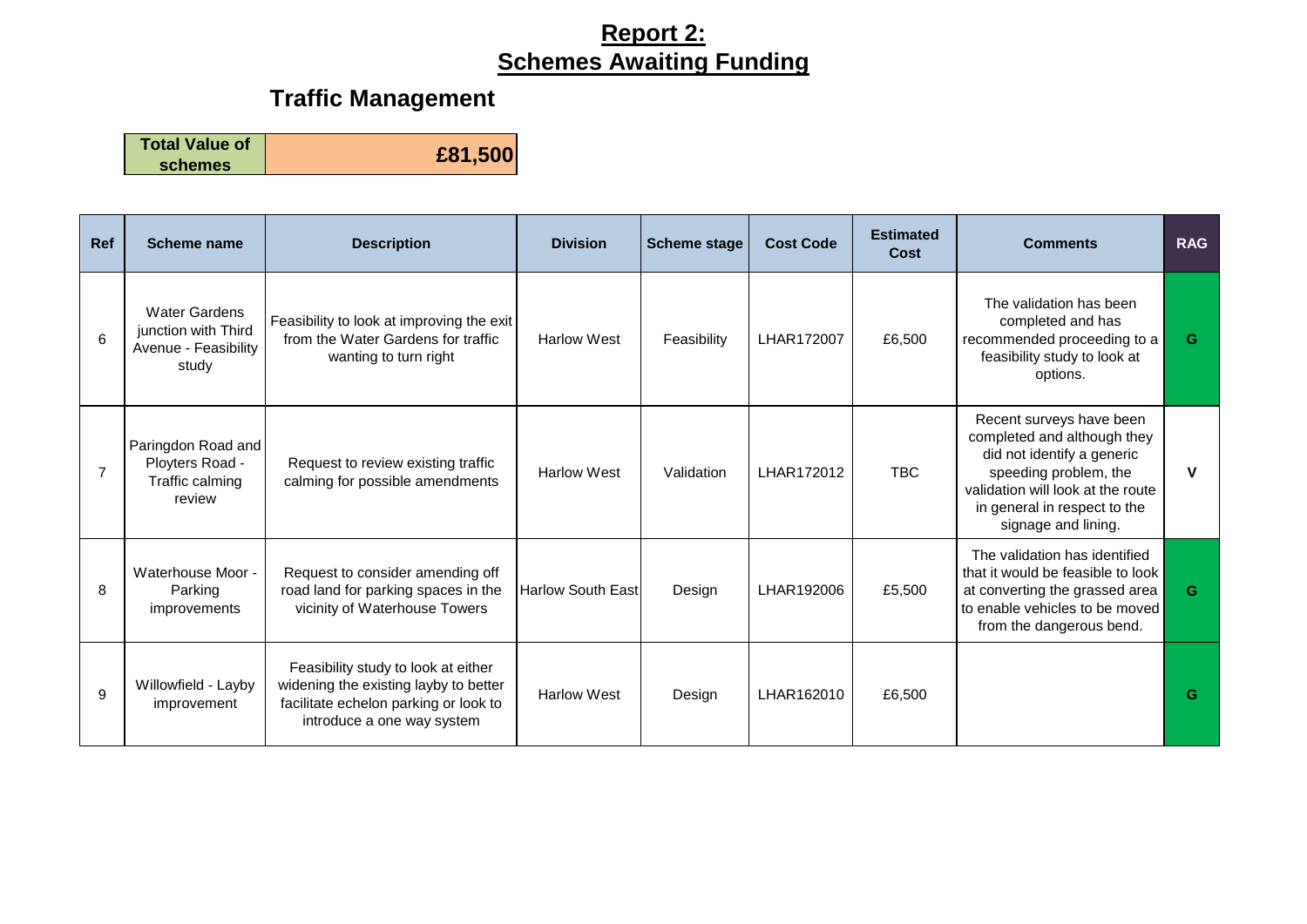# **Traffic Management**

**Total Value of** 

**schemes £81,500**

| <b>Ref</b> | Scheme name                                          | <b>Description</b>                                                                                 | <b>Division</b>          | <b>Scheme stage</b> | <b>Cost Code</b> | <b>Estimated</b><br>Cost | <b>Comments</b>                                                                                                                                     | <b>RAG</b> |
|------------|------------------------------------------------------|----------------------------------------------------------------------------------------------------|--------------------------|---------------------|------------------|--------------------------|-----------------------------------------------------------------------------------------------------------------------------------------------------|------------|
| 10         | Potter Street -<br>Review of existing<br>20mph zone  | Request to look into the existing<br>20mph zone and improving existing<br>traffic calming measures | <b>Harlow South East</b> | Feasibility         | LHAR162014       | £5,500                   |                                                                                                                                                     | G          |
| 11         | London Road jct with<br>Church Langley Way<br>review | Request to review the arrangement at<br>the junction                                               | <b>Harlow North</b>      | Design              | LHAR182004       | £4,000                   | The validation has identified<br>that a design can be<br>progressed for improving the<br>surface and the lining at this<br>location                 | G          |
| 12         | Churchgate Street -<br>20mph limit                   | Request for a 20mph speed limit and<br>HGV ban                                                     | <b>Harlow North</b>      | Total scheme        | LHAR182003       | £12,000                  | The validation has<br>recommended progressing an<br>advisory 20 is plenty or 20<br>when lights flash scheme<br>outside Churchgate Street<br>School. | G          |
| 13         | Hare Street Springs -<br>Traffic management          | Request to look at improving the<br>existing traffic calming arrangement                           | <b>Harlow West</b>       | Validation          | LHAR182005       | <b>TBC</b>               | The speed surveys do not<br>indicate a generic speeding<br>problem. Now awaiting the<br>completion of the formal<br>validation.                     | V          |
| 14         | Signage for Newhall<br>Academy                       | Request to install school warning<br>signage in the vicinity of the new<br>school                  | <b>Harlow North</b>      | Validation          | LHAR182007       | <b>TBC</b>               | In validation.                                                                                                                                      | v          |